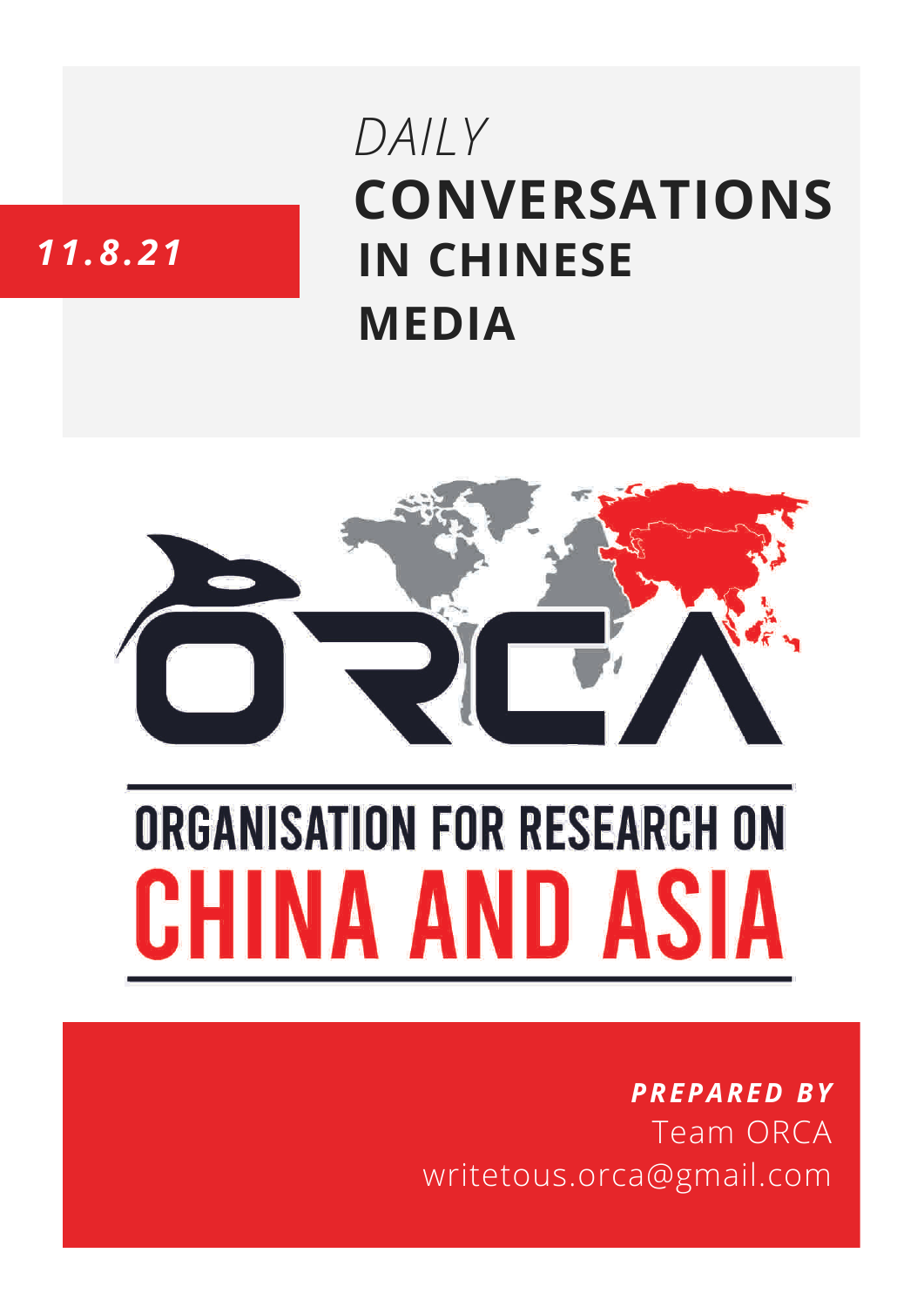#### **I. Social Media Chatter in China**

- **Unsettling violent video shared on Weibo:** A graphic video is being shared by Chinese twitter accounts as well as Weibo users in which a person is seen attacking a traffic policeman with a cleaver. The incident is said to have taken place in Dianbai in Guangdong province. Violence against policeman in Dianbai where there are many water routes leading to Guangzhou, Jiangmen, Macao, Zhuhai, Haikou and even Hong Kong is rare as pointed out by Weibo users.
- **Olympics and COVID-19 fears continue to dominate Weibo in nonflood affected areas:** Henan and parts of southwest China are using the platform mainly for aid and connectivity amidst flooding. However, the Olympics and stress over growing COVID-19 cases is continuing to dominate Weibo trends.

#### **II. News in China**

- Qu Country in South West China is struggling with immense flooding; CGTN's Instagram has posted videos of a motorcyclist being washed away by the water. National media and newspapers have not covered the flooding taking place there.
- Continuing with their crackdown on off-campus teaching, the Chinese Ministry of Education has directed that all provinces and autonomous regions will have to submit their implementation progress work on the 15th and 30th of each month starting from August 30 .
- People's Daily has carried a piece about [infrastructure](http://paper.people.com.cn/rmrb/html/2021-08/11/nw.D110000renmrb_20210811_2-01.htm) development in Tibet which focuses mainly on the Lalin Railway. This post comes after the Chinese Propaganda Department carried a piece over the same on 10.8.21 (see our previous report).
- People's Daily has carried a commentary while Xinhua has reported on rising COVID-19 cases in the US; this comes as the Delta variant spreads rapidly across China itself citing some tension on social media amongst citizens.
- People's Daily has [carried](http://paper.people.com.cn/rmrb/html/2021-08/11/nw.D110000renmrb_20210811_3-03.htm) an article by [Nong](http://paper.people.com.cn/rmrb/html/2021-08/11/nw.D110000renmrb_20210811_3-03.htm) Rong, the Chinese ambassador to Pakistan which talks about support for China across Pakistani political establishment and the focused cooperation between the two over Belt and Road Initiative (BRI).